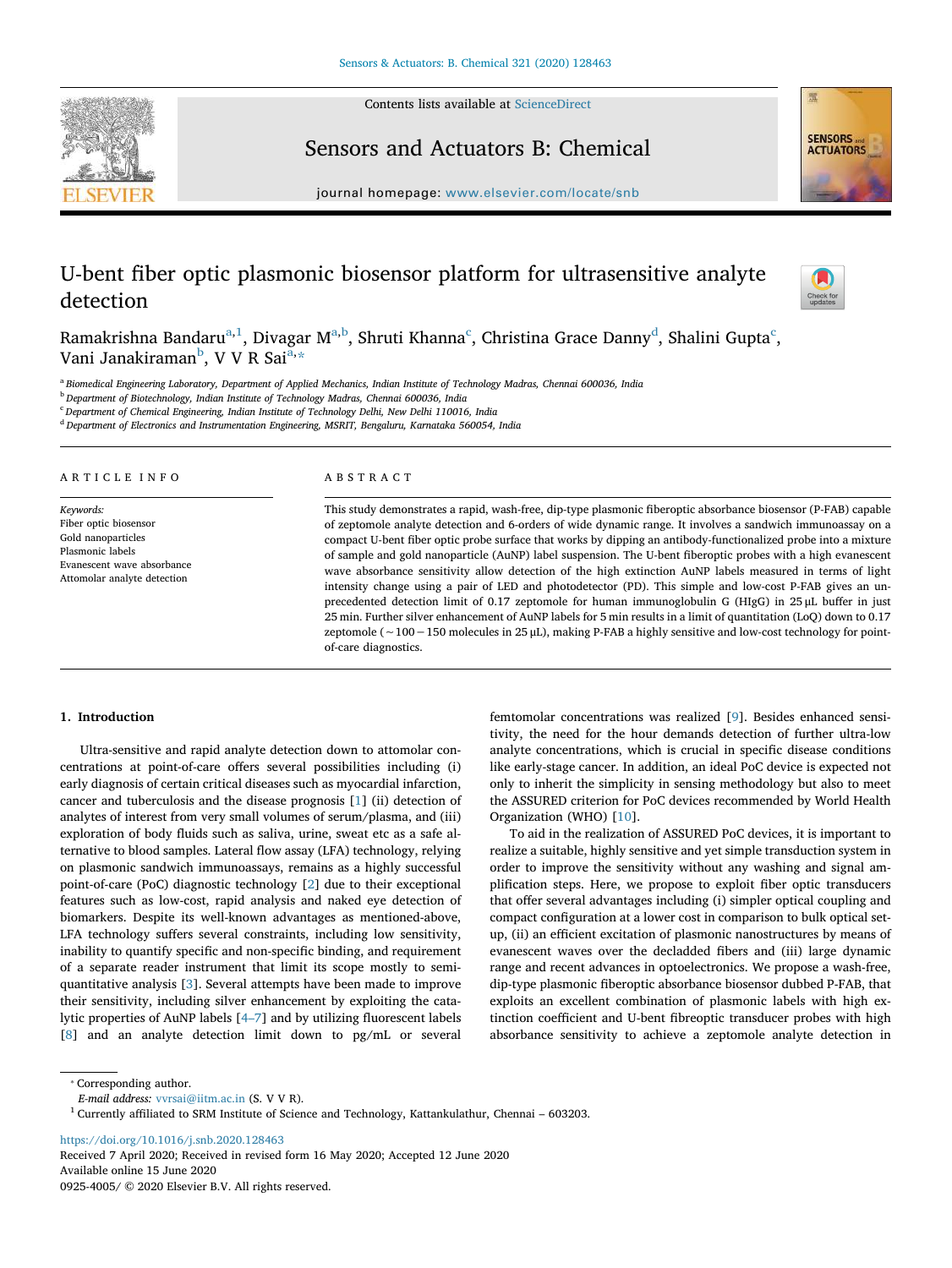sandwich assay format. Previously, our group has reported a proof-ofconcept plasmonic sandwich assay on the surface of a U-bent fibreoptic sensor probe with 13 nm AuNP labels, and an optical setup consisting of a broadband LED and a fiberoptic spectrometer [11]. In this study, we illustrate an even higher sensitivity and rapid analyte detection assay by adopting the following conditions for the sensing scheme: (i) larger sized AuNP labels (40–60 nm) to increase the optical absorbance associated with each sandwich immunocomplex [12], (ii) a green LED and photodetector for sensitive measurement of light intensity variation through the fiber probe due to the presence of AuNP labels, (iii) an optional absorbance signal amplification step by silver staining the AuNP labels and, (iv) rapid analyte detection using AuNP labels also as analyte carriers, where the probe is exposed to analyte-antibody-AuNP label complex instead of the conventional sequential sandwich assay format.

#### 2. Experimental section

The experimental methods including the U-bent fiber optic probe fabrication and its biofunctionalization with capture antibodies, AuNP conjugation with detection antibodies, optical setup, sandwich assay procedure, silver staining protocol, and the positive control BIAcore SPR experiments are all described in the supplementary section of this manuscript.

#### 3. Results and discussion

# *3.1. Ultrasensitive detection of AuNP labels by U-bent* fi*beroptic sensor probes*

A compact U-bent probe (Fig. 1A), fabricated by decladding and bending a fused silica fiber (200 μm core) under butane flame to obtain a bend diameter of 1.5 mm, efficiently converts a large number of lower order modes (concentrated around the optical axis) into higher order modes. This allows a large fraction of light to be available at the core surface and improves the EW-based light-matter interaction at the coremedium interface in the bent region. Numerical simulations (refer to SI) for the light propagation in the U-bent probe using ray optics approach show an increase in the evanescent power availability (Fig. 1B). Acute bending of an otherwise straight optical fiber (to a radius of curvature less than five times the fiber core radius, as in this study) leads to a significant modification of the local core refractive index due to compressive and tensile strains along the inner and outer curvatures of the U-shaped region respectively. The local numerical aperture tends to drop exponentially from the outer curvature and remains zero for the rest of the fiber core. As a consequence, the rays propagate along the outer curvature with propagation width close to less than one-tenth of the radius, similar to whispering gallery rays [13]. Thus, a large fraction of light is available at the core surface for EW based light-AuNP interaction. This results in probes with significantly higher absorbance sensitivity [14,15] that allow detection of even a small number of surface-bound AuNPs. The presence of AuNPs on the fiber core surface in the bent region gives rise to a significant loss in the optical power at the other end of the U-bent of the probe (see Fig. 1C) due to EW based light-particle interaction. On the other hand, the unbound AuNPs floating in the medium do not elicit any response as EW is a near-field phenomenon with its depth of penetration limited to the order of wavelength of light.

To demonstrate the efficiency of U-bent probes, amine functionalized U-bent probes were exposed to AuNP suspension, and the drop in light intensity at the photodetector (PD) end was monitored over time. Fig. 1C shows the real-time absorbance response due to the formation of a chemisorbed monolayer of AuNPs measured using a narrow-band green light source (laser at 532 nm) and a photodetector (PM100, Thorlabs Inc. USA). By leveraging the high absorbance sensitivity of the probes and the large dynamic range of the photodetector, a drop in light intensity over four orders was observed for a saturated surface coverage (∼150 particle/μm 2 ) while the lowest AuNP surface density of 6–7 particles/ $\mu$ m<sup>2</sup> also led to a significant rise in absorbance of 0.1 units (Fig. 1C). Thus, these results showed that the probe absorbance response varies proportionally to the surface density of the AuNP labels.

Subsequently, a direct immunoassay was realized to establish a proof-of-concept for an assay with AuNP labels as well as to understand the influence of the AuNP concentration on the total assay time and the magnitude of the sensor response (Fig. S3). For this purpose, U-bent fiber probes were functionalized with HIgG and subjected to different concentrations of goat anti-human IgG (aHIgG,  $F_c$  specific) antibodyconjugated AuNP labels (AuNP reagent). A saturated absorbance response of  $\sim$  2 units was obtained with 10 $\times$  AuNP concentration within 20 min (bare AuNP OD<sub>530nm</sub> = 0.75 A.U.), while  $5 \times$ ,  $2 \times$  and  $1 \times$  reagents showed ∼77 %, 19 % and 8% of response respectively compared to  $10\times$  concentration. These results demonstrated a high sensitivity of the U-bent probes for a direct immunoassay with plasmonic AuNP labels.

#### *3.2. Realization of P-FAB based sandwich immunosensor*

A two-step sandwich assay was carried out on our P-FAB for analyte detection (Fig. 2A). As the first step, HIgG target analyte was first captured onto F<sub>c</sub> specific aHIgG conjugated AuNP labels, to reduce the assay time by exploiting a liquid phase homogeneous reaction. AuNP reagent (10×, 25 μL) containing a total number of ~1.5 ×  $10^{10}$  AuNPs (ca. 50 antibodies per AuNP) was added to a sample volume of 25 μL containing 10 pg/mL (70 fM) [16] of HIgG analyte (10<sup>6</sup> molecules) in a 0.2 mL microcentrifuge tube. A high concentration of AuNP reagent nullifies any hook effect [17] and ensures at least one AuNP for each analyte molecule to form HIgG-aHIgG-AuNP immunocomplex for their detection. In the second step, a U-bent fiberoptic probe functionalized with F<sub>ab</sub> specific aHIgG was dipped into the microcentrifuge tube to allow the formation of sandwich immunocomplexes on a fiber probe surface. The absorbance of light due to the presence of AuNP labels was monitored using a pair of narrowband green LED and a PD (Figs. 2A and S2). Fig. 2C shows the temporal response obtained from a probe subjected to an analyte concentration of 10 pg/mL over 20 min.

Subsequently, silver enhancement over AuNP labels by catalytic reduction was adopted to amplify the plasmonic absorbance response [18,19]. Probes were silver stained by dipping them in phosphate buffer saline (PBS) twice followed by a mixture of silver enhancer and precursor solution (Sigma Chemicals, USA) in 1:1 v/v ratio for 15 min (Fig. 2B). Fig. 2C shows an exponential rise in absorbance response for the first 5 min followed by saturation at the end of 15 min. Scanning electron microscope (SEM) images showed a controlled growth of silver over AuNP forming islands as large as 5 times the size of AuNP in the initial 5 min, followed by uncontrolled, non-specific silver deposition due to photocatalysis at later time points (Fig. S4). Silver staining for 5 min consistently gave reliable amplification of the sensor response.

#### *3.3. P-FAB dose response for human IgG*

Further, the sensitivity, dynamic range and detection limits of P-FAB were evaluated. The aHIgG ( $F_{ab}$  specific) functionalized U-bent probes (> 25 no's) having a similar sensitivity (details in methods section, SI) were exposed to analyte concentrations over the range of 1 fg/mL (7 aM) to 1 ng/mL (7 pM) of HIgG (containing a total of  $\sim 10^2$ to ∼10<sup>8</sup> molecules, respectively) in addition to control (0 fg/mL). The P-FAB results showed a distinct response proportional to the analyte concentration ( $n = 3$ ) at the end of 20 min (Figs. 3A and S5). The sensor response at the end of 20 min was taken instead of steady state mainly for a rapid analyte detection. Absorbance response from control probes without HIgG was  $0.047 \pm 0.005$ , which was considerably lower than 0.074  $\pm$  0.009 obtained for 1 fg/mL. It is interesting to note that the response due to non-specific binding of PEGylated aHIgG-AuNP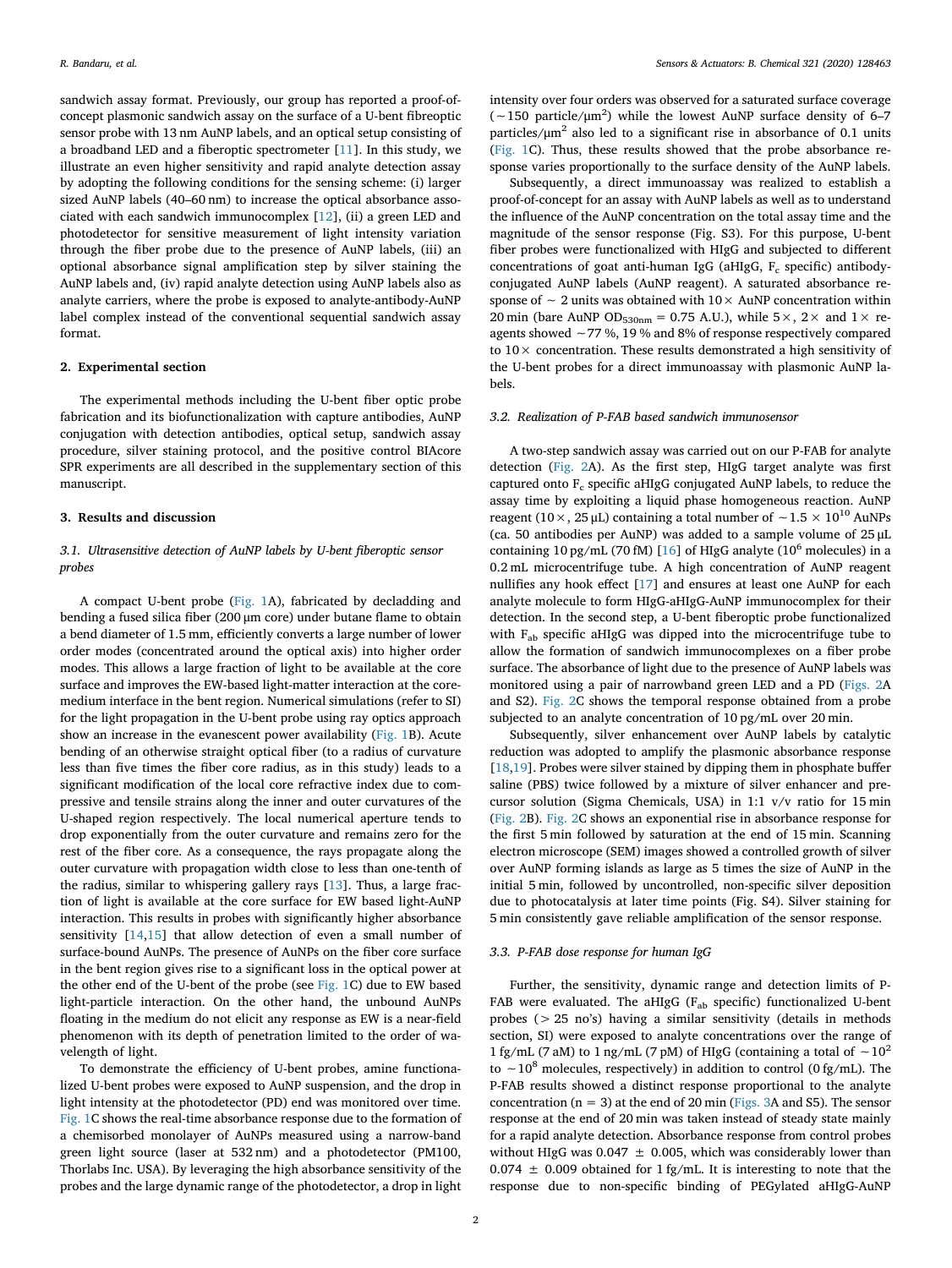

Fig. 1. (A) Schematic showing the working principle of P-FAB and an actual image of a U-bent fiberoptic probe (200 μm fiber silica core, 1.5 mm bend diameter). The optical power loss in the U-bent region due to EW based absorbance by the AuNP bound to the probe surface is depicted in terms of thickness of the light ray. (B) Numerical simulations using ray-optics approach showing light propagation in an acute U-bent optical fiber probe along its outer curvature similar to whispering gallery rays. (C) (ii) Low surface coverage and (iii) saturated surface coverage and the corresponding EW based absorbance response due to chemisorption of AuNP to amino-silanized U-bent fiber probe surface. (ii) Temporal response obtained from a U-bent probe exposed to  $1 \times$  concentration of AuNP over a duration of 60 s. The absorbance response from amine functionalized probe was introduced into a vial containing DI water at point 'a' as a reference and a stable response was observed until point 'b' before withdrawing from DI water and introducing it into a 1× diluted AuNP solution at point 'c.' AuNP chemisorption to the U-bent probes was allowed till an absorbance response up to 0.1 units was observed (point 'd') and immediately withdrawn and reintroduced into DI water (point e). Inset: A scanning electron microscopic image showing a low and dense surface coverage of AuNPs on the fiber surface.

(control) was less than 2.5 % of the maximum possible absorbance response due to the specific binding observed in Fig. 1C. The analyte dose response showed a linear increase in absorbance between 1 fg/mL and 1 pg/mL with a sensitivity of 0.0148  $A_{530nm}/log$  (fg/mL)  $(R^2 = 0.98)$  (Fig. 3C). The sensor was able to consistently detect analyte concentrations as low as 1 fg/mL (LoD, ∼7 aM or 0.17 zeptomole in 25 μL). However, the LoQ based on the response, defined as 10σ above the mean blank (control) value, corresponded to 100 fg/mL. Hence, P-FAB with plasmonic labels alone offered 4-orders of dynamic range starting from 100 fg/mL (0.7 fM) to 1 ng/mL (7 pM). (Fig. 3C). In general, the analyte dose response from a sensor is anticipated to be typically a sigmoidal curve. It may be noted that the sensor response from Fig. 3C appears as only the lower half of such a sigmoid curve for the analyte concentrations investigated here. An extrapolation of the response curve can reveal the sensor's ability to respond to analyte concentrations much greater than 1 ng/mL, however, for which much simpler and cost-effective technologies such as LFA are already available.

Absorbance signal amplification by silver staining of AuNP labels on the fiber probes further confirmed the zeptomole analyte detection limit of P-FAB. Upon 5 min of silver staining, an exponential increase in

the real-time absorbance response proportional to the analyte concentration was obtained as shown in Fig. 3B. While the control probe gave an absorbance of 0.337  $\pm$  0.017, a significantly higher response of 0.552  $\pm$  0.03 was obtained for probes treated with 1 fg/mL analyte concentration. It is evident from Fig. 3A that the response is similar to a step response of a first order system, whereas the Fig. 3B shows an exponentially rising trend mostly caused by the avalanche process of Ag reduction around AuNP islands. The improvement in the sensitivity and linearity of sensor response after the silver enhancement is attributed to an exponential multiplication factor in the absorbance response caused by the avalanche of Ag reduction. For the analyte concentrations under investigation, an absorbance sensitivity of ∼ 0.281 A<sub>530nm</sub>/log (fg/mL)  $(R<sup>2</sup> = 0.91)$  was observed, which was ~19 times higher than the sensitivity obtained with plasmonic labels alone (Fig. 3D). The results from silver enhancement demonstrated a significant improvement in LoQ down to 1 fg/mL. For analyte concentrations higher than 1 pg/mL, a large standard deviation in the absorbance response was observed. This could be attributed to a wider distribution in the probable number of bound AuNP labels for higher analyte concentrations, which results in a wide variation in the absorbance response upon amplification by a large factor of ∼20. Hence, silver enhancement could be most suitable to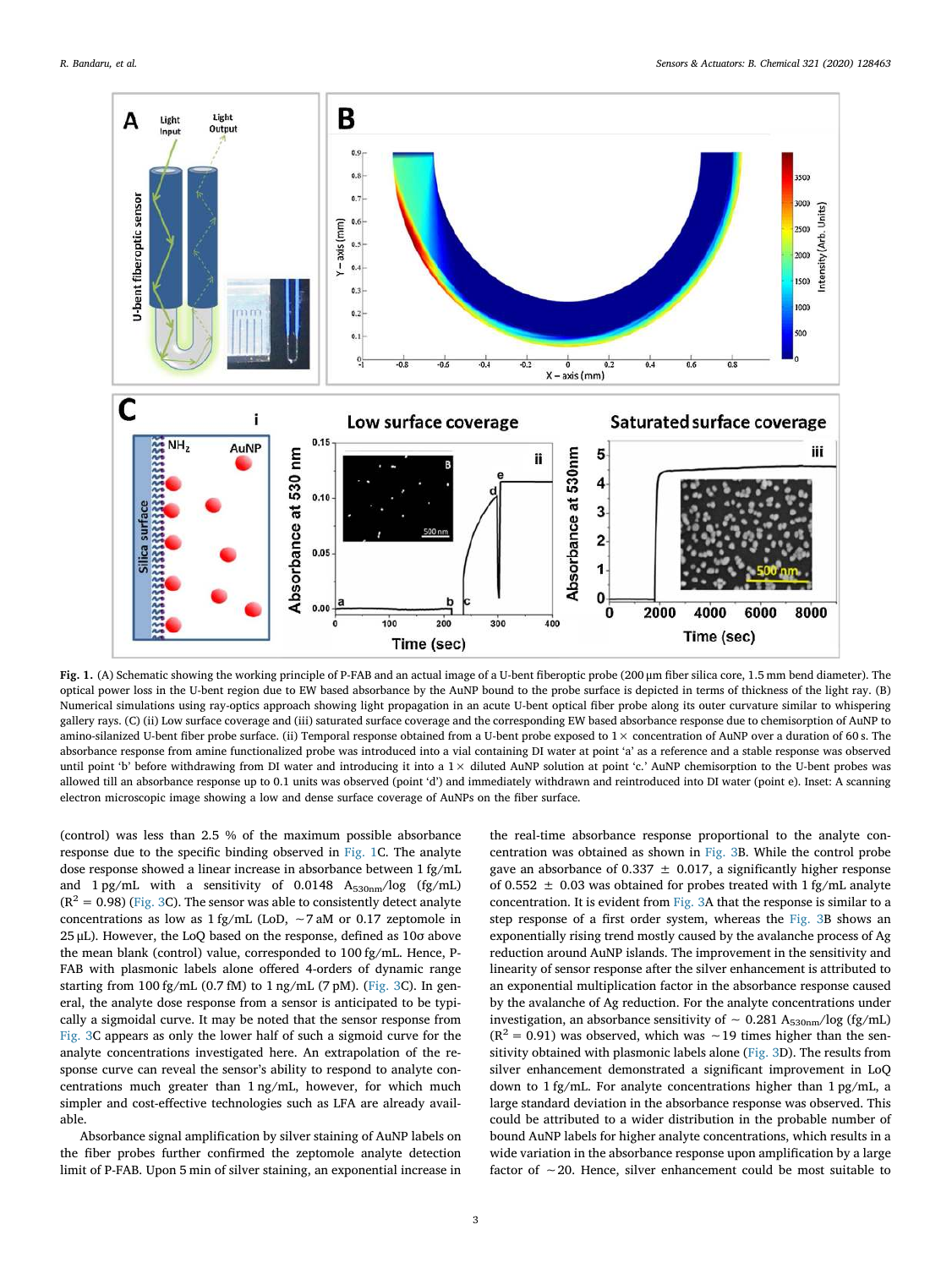

Fig. 2. Schematic showing analyte detection using P-FAB. (A) *Step 1:* A sample solution (25 μL) in a 0.2 mL microcentrifuge tube containing HIgG in phosphate buffer saline (PBS) was mixed with a labelled reagent (25 μL) containing AuNPs conjugated with  $F_c$  specific aHIgGs to allow bioaffinity reaction for 5 min. *Step 2:* A U-bent fiberoptic probe coupled between a pair of LED (LED528EHP, 7 mW, Thorlabs Inc. USA) and photodetector (10 pW-50 mW, S150C, Thorlabs Inc., USA) was dipped in the sample-reagent solution. The fiber core was pre-biofunctionalized with aHIgG (F<sub>ab</sub> specific) antibodies to allow formation of plasmonic sandwich immunocomplex on the probe surface for 20 min. (Note: The distal ends of the fiber probe were connected to LED and PD through bare fiber adaptors and SMA connectors, to avoid bulky optomechanical accessories). (B) The fiber probe was dipped in silver enhancer solution to amplify the plasmonic absorbance signal by catalytic reduction of silver around AuNPs. (C) The sensor response depicted in terms of absorbance by normalizing the optical intensity signal from PD with respect to its initial value at the beginning of the experiment.

obtain dynamic range over the lower analyte concentrations from 1 fg/ mL to 100 fg/mL, where the assay with AuNP labels alone lacks enough sensitivity to quantify the analyte.

To benchmark our device, P-FAB results were compared to a standard ELISA and BIAcore 3000 surface plasmon resonance (SPR) system for analyte concentrations between 1 fg/mL and 10 μg/mL. SPR systems are reported to detect such low analyte concentrations by utilizing plasmonic labels [19–21], while analyte concentrations down to 10 ng/ mL were detected using ELISA (Fig. S6), BIAcore was more sensitive and able to detect analyte concentration down to 1 fg/mL without any silver enhancement (Figs. 4 and S7). Also, the adaptation of one-step premixed sandwich assay as depicted in Fig. 2A gave rise to a considerably higher absorbance response over a shorter time duration in comparison to the conventional two-step sandwich assay (Fig. S8). Addition of analytical sample to AuNP labelled antibodies prior to exposing them to sensor surface for their detection has two possible advantages including (i) rapid and specific binding of analytes to AuNP labels due to liquid phase reactions [22] and (ii) improvement in diffusion-limited analyte binding kinetics by using AuNP as carriers [23], whose kinetics are known to improve with NP concentrations due to inter-particle repulsive forces at  $10 \times$  concentration [24]. We anticipate the above two phenomena as responsible for an efficient capture of analyte in the bulk of the liquid phase and transporting them to a sensor surface to potentially aid in significant reduction in LoDs and assay time.

#### 4. Conclusions

The results obtained in this study have multiple important attributes: (i) P-FAB allows rapid dip-type assay for detection of analytes within 25−30 min in a small sample volume under static (no-flow) conditions, hence offers compatibility with conventional microcentrifuge tubes and well-plates, (ii) LoDs down to 7 aM can be obtained as shown using low-cost optoelectronic instrumentation, (iii) a wide dynamic range of 7 aM to 7 pM is possible with the help of either bare or silver stained AuNP labels. Further, the versatility of this technique lies in the ability to fine-tune the dynamic range for larger analyte concentrations by tailoring the extinction of plasmonic labels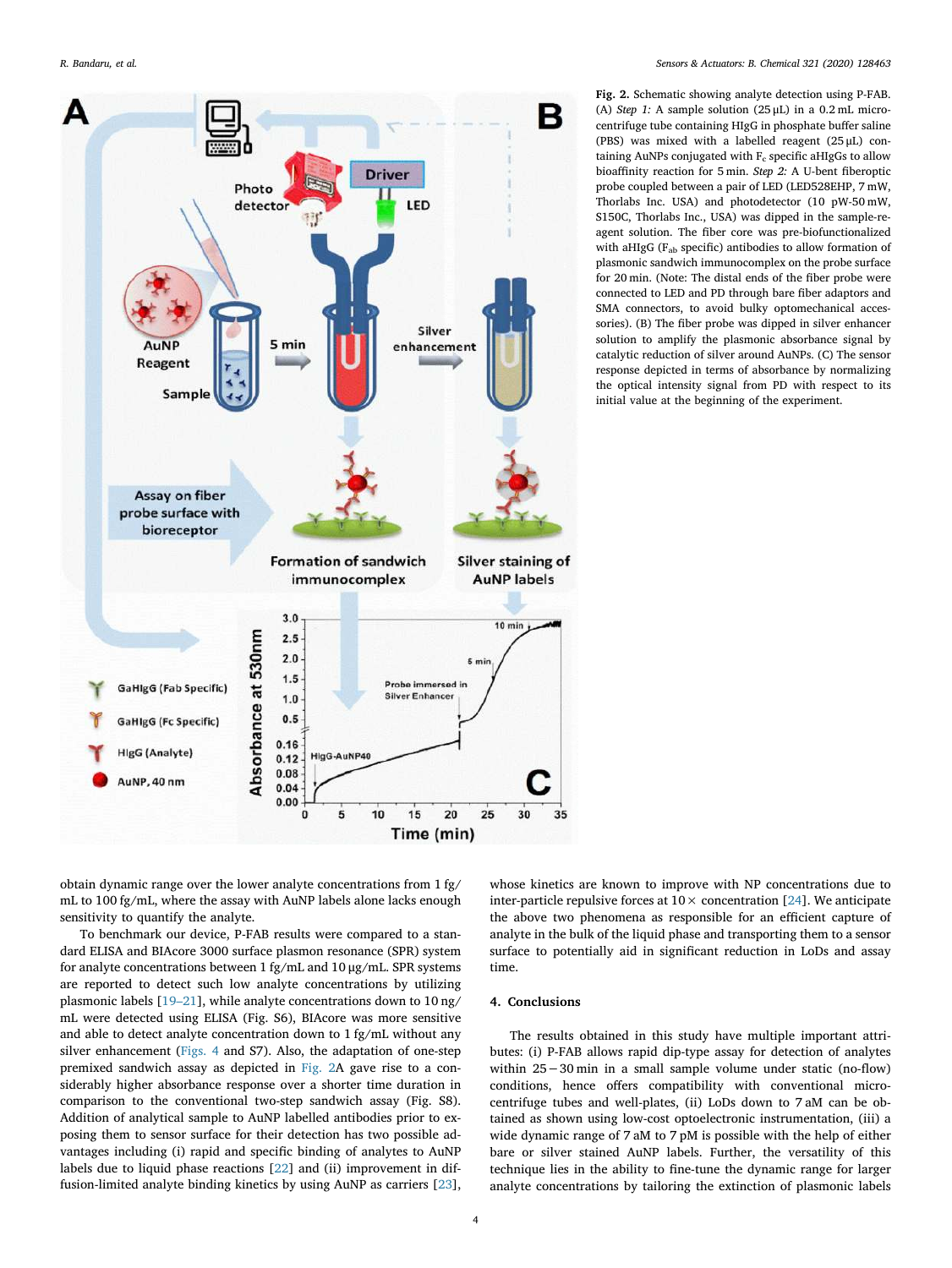

Fig. 3. Detection of ultralow analyte concentrations using P-FAB. (A) Temporal absorbance response curve obtained for U-bent probes due to the formation of plasmonic sandwich immunocomplex (aHIgG-HIgGaHIgG-AuNP) on the probe fiber surface for HIgG concentrations varying from 1 fg/mL (7 aM) to 1 ng/mL (7 pM). (B) Exponential rise in absorbance response once probes were dipped in silver enhancer solution for 5 min. (C) HIgG dose response curve obtained from a 20 min sandwich assay with  $10 \times NP$ -aHIgG labels over a dynamic range of 1 fg/mL to 1 ng/ mL. Inset: Linear absorbance response (with  $R^2 = 0.98$ , n ≥ 3) obtained from log concentrations of 1 fg/mL to 1 pg/mL of HIgG. (D) Dose response curve for the corresponding fiber probes after 5 min of silver enhancement.

(e.g. AuNP < 40 nm) (Fig. S9). A simple cost analysis estimates the fabrication cost of the fiberoptic probes at less than 1 USD each while the optoelectronic instrumentation and optical coupling units used in experiments are portable and cost less than 1000 USD (mainly S150C detector and PM100 console from Thorlabs Inc., which can be replaced with a low-cost PD). The reagents, including antibodies and AuNPs used in the assay cost ∼1 USD. Thus, the P-FAB offers ultrahigh sensitivity at a ultralow cost of ∼ 2 USD (see SI for detailed calculations). Further optimization of assay protocols and the adoption of an optimally designed microfluidic platform may hopefully lead to detection of ultralow analyte concentrations. It is important to note that the P-FAB relies on accurate measurement of light intensity, which is influenced by the ambient conditions, including temperature and refractive index of the sample-reagent solution. These effects can be compensated by employing a reference probe along with the test probe(s), which may possibly improve the detection limits as well. Owing to the above merits, P-FAB is a highly promising technology for realizing costeffective, ultrasensitive PoC diagnostics.

#### CRediT authorship contribution statement

Ramakrishna Bandaru: Conceptualization, Methodology, Investigation, Data curation, Writing - original draft. Divagar M: Validation, Writing - original draft. Shruti Khanna: Investigation, Data curation, Writing - original draft. Christina Grace Danny: Investigation, Data curation, Writing - original draft. Shalini Gupta: Supervision, Writing - review & editing. Vani Janakiraman: Supervision, Writing - review & editing. V V R Sai: Conceptualization, Methodology, Supervision, Writing - review & editing.

## Declaration of Competing Interest

The authors declare that they have no known competing financial interests or personal relationships that could have appeared to

> Fig. 4. SPR sensogram showing the (a) association curves of binding affinities for different analyte concentrations with  $F_{ab}$  specific aHIgG in a sandwich format (C refers to the control set); (b) absolute binding response obtained by injecting different concentrations of analyte mixed with AuNP reagent showing a concentration-dependent increase in the binding affinity.





200